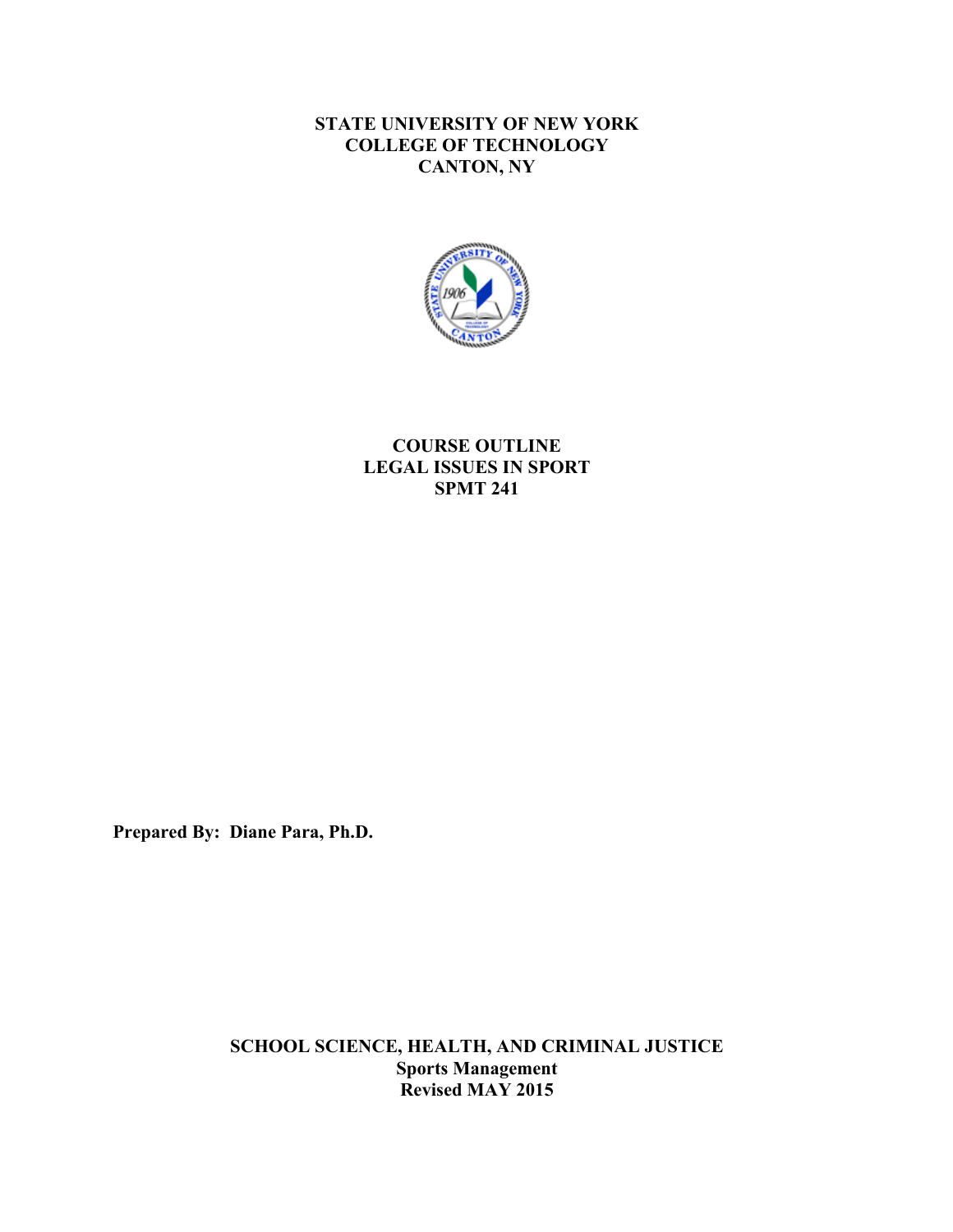## **SPMT 241 - LEGAL ISSUES IN SPORT**

- **A. TITLE:** Legal Issues in Sport
- **B. COURSE NUMBER:** SPMT 241
- **C. CREDIT HOURS:** 3
- **D. WRITING INTENSIVE COURSE:** N
- **E. COURSE LENGTH:** 15 weeks
- **F: SEMESTER(S) OFFERED:** Fall/Spring
- **HOURS** OF LECTURE, **ACTIVITY:** Three lecture hours per week. **G. HOURS OF LECTURE, LABORATORY, RECITATION, TUTORIAL,**

## **H. CATALOG DESCRIPTION:**

 This course is designed to introduce students to legal applications within the sport industry. Through the use of case studies, this course provides an in-depth look at amateur and professional sports legal issues, such as; due process, anti-trust, free speech, duty of care, care owed to athletes and spectators, injuries, assumption of risk, contributory negligence, Title IX, contracts, tort law, and the growing instance of violent acts at or as a result of sporting events.

## **I. PRE-REQUISITIES/CO-COURSES:**

a.) Pre-requisites: Business Law I or permission of instructor

## **J. GOALS (STUDENT LEARNING OUTCOMES):**

#### **By the end of this course, the student will be able to:**

| <b>Course Objective</b>                                       | <b>Institutional SLO</b> |
|---------------------------------------------------------------|--------------------------|
| a. Understand the origin and difference of common law,        | 2. Crit. Thinking        |
| federal law and statute law.                                  | 3. Prof. Competence      |
| b. Identify and evaluate risk management components and       | 2. Crit. Thinking        |
| other legal issues in regard to sports and sport              | 3. Prof. Competence      |
| management.                                                   |                          |
| c. Discuss and critique legal issues related to sport product | 2. Crit. Thinking        |
| liability, due process, negligence, tort law and their        | 3. Prof. Competence      |
| implications on the sports industry and for sport             |                          |
| professionals                                                 |                          |
| d. Assess the principles of negligence and areas of liability | 2. Crit. Thinking        |
| vulnerability for sport management professionals, coaches,    | 3. Prof. Competence      |
| teachers, administrators, officials and athletic medical      |                          |
| personnel                                                     |                          |
| e. Apply and discuss laws and regulations regarding Title     | 2. Crit. Thinking        |
| IX to all levels of sport and assess and evaluate             | 3. Prof. Competence      |
| compliance components of Title IX requirements                |                          |
| f. Demonstrate understanding of common legal issues in a      | 1. Communication         |
| sport setting and articulate how the legal system creates a   | 2. Crit. Thinking        |
| context for decision making for sport management              | 3. Prof. Competence      |
| professionals                                                 | 4. Inter-intrapersonal   |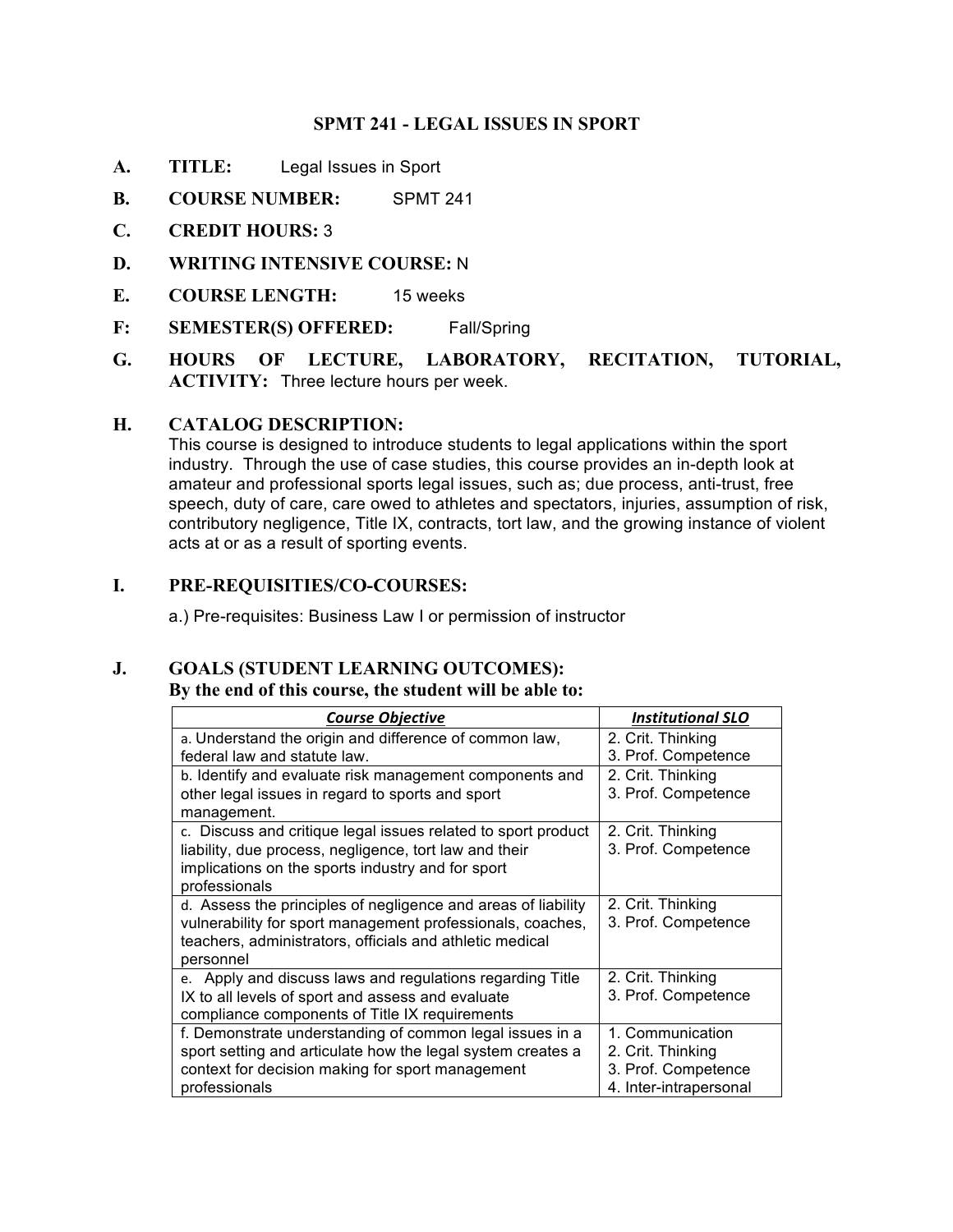## **K. TEXTS:**

 *law.* Champaign, IL: Human Kinetics. Spengler, J.O., Anderson, P.M., Connaughton, D.P., & Baker, T.A. (2009). *Introduction to sport* 

## **L. REFERENCES:**

 Pittman, A., Spengler, J., & Young, S. (2008). *Case studies in sport law.* Champaign, IL: Human Kinetics.

Appenzeller, H. (1970). *From the gym to the jury*. VA: Michie.

 Berry, R. C. & Wong, G.M. (1993). *Law and business of the sport industries (2nd Edition).* MA: Auburn House.

Yasser, R., McCurdy, J.R., Goperlund, C.P., & Weston, M.A. (2003). *Sports law: Cases and materials (5th Edition).* OH: Anderson.

## **M. EQUIPMENT:** Technology Enhanced Classroom

## **N. GRADING METHOD:** A-F

## **O. MEASUREMENT CRITERIA/METHODS:**

- Class participation and attendance
- Case Summaries
- Chapter review questions
- Moot Trial

#### **P. DETAILED COURSE OUTLINE:**

- I. Introduction and Overview
	- a. Discussion of course expectations, objectives and outcomes
	- b. Review Business Law and other relevant coursework discussion
	- c. Overview of class schedule, class expectations, and assignments
	- d. Discuss case summaries
- II. Importance of Law in Sport Professions
	- a. Overview of role law plays in various sport professionals
	- b. Why should sport professionals have legal/law awareness?
- III. U.S. Legal System
	- a. Explain and review U.S. Legal System
	- b. Discuss impact and relevance of U.S. Legal System to sports both amateur and professional
	- *Faragher v. City of BocaRaton Sandison v. Michigan High School Athletic Association, Inc.* c. Statutory Law case studies – analyze and discuss *Bunger v. Iowa High School Athletic Association DeFantz v. United States Olympic Committee.*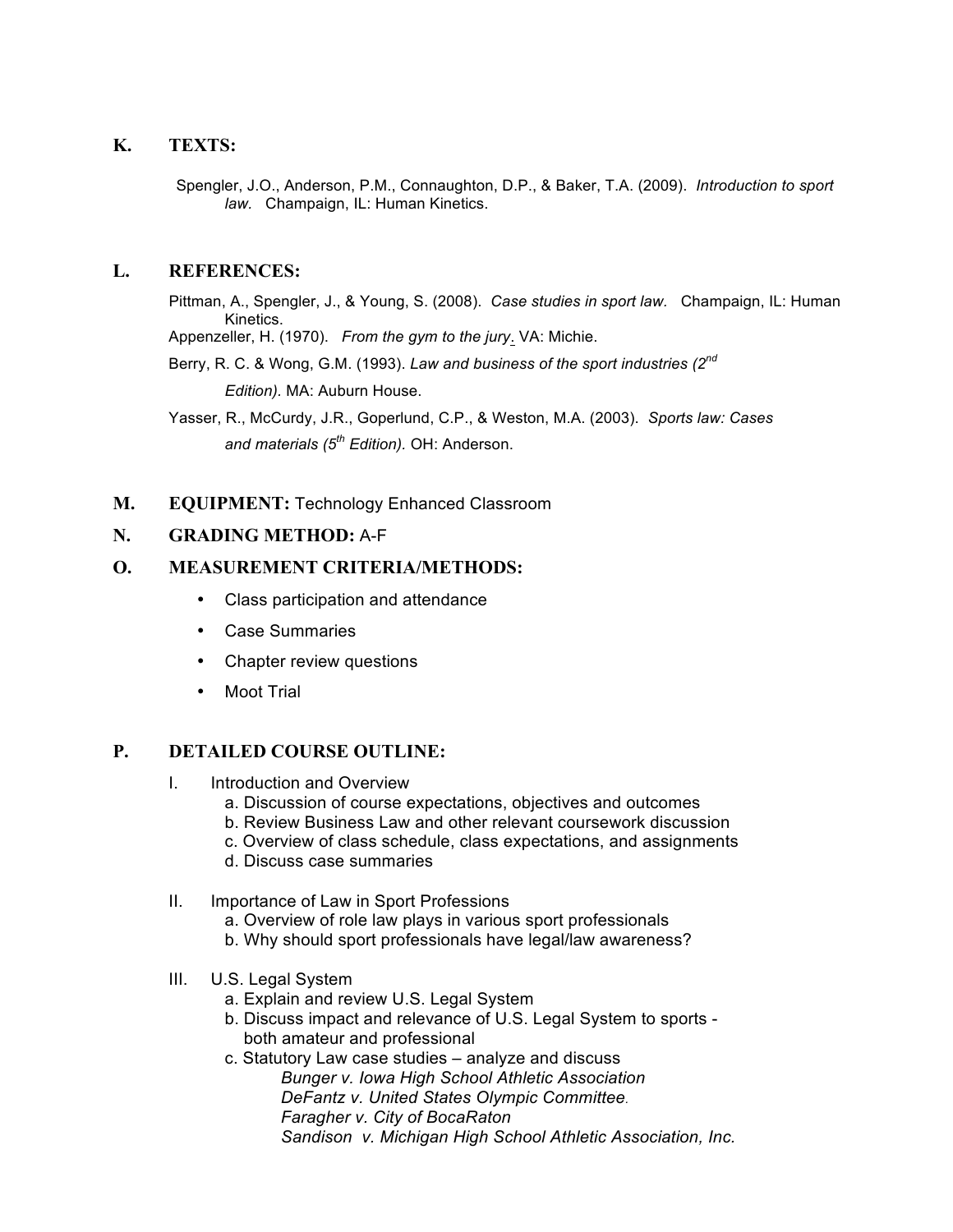- d. Constitutional Law case studies analyze and discuss *Blair v. Washington State University Menora v. Illinois High School Association National Collegiate Athletic Association v. Tarkanian Schaill v. Tippecanoe County School Corporation*
- IV. Tort Law (negligence) and Product Liability
	- a. Explain and review tort law and product liability
	- b. Discuss impact and relevance of tort law and product liability to sports both amateur and professional
	- *Kleinknecht v. Gettysburg College Eddy v. Syracuse University Hayden v. University of Notre Dame*  c. Tort Law case studies – analyze and discuss *Bearman v. University of Notre Dame Pell v. Victor J. Andrew High School*
- V. Risk Management
	- a. Explain and review risk management
	- b. Discuss impact and relevance of risk management to sports both amateur and professional
	- c. Identify risk management procedures and protocol for sport settings
- VI. Contract Law
	- a. Explain and review contract law
	- b. Discuss impact and relevance of contract law to sports both amateur and professional
	- c. Contract Law case studies analyze and discuss *Monson v. State Taylor v. Wake Forest University*
- VII. Gender Equity Title IX
	- a. What is Title IX legislation
	- b. History of Title IX
	- c. Discuss impact and relevance of Title IX to sports both amateur and professional and male and female sports
	- d. How is Title IX applied and reviewed in college settings
	- e. Gender Equity case studies analyze and discuss Cohen v. Brown University - *review questions due Cook v. Colgate University – review questions due Favia v. Indiana University of Pennsylvania Choike, et al. v. Slippery Rock University*
- VIII. Employment Law
	- a. Discuss Equal Pay Act and Employment Discriminate Laws
	- b. Discuss impact and relevance of employment law to sports both amateur and professional
	- c. Employment Law case studies analyze and discuss *Perdue v. City University of New York*